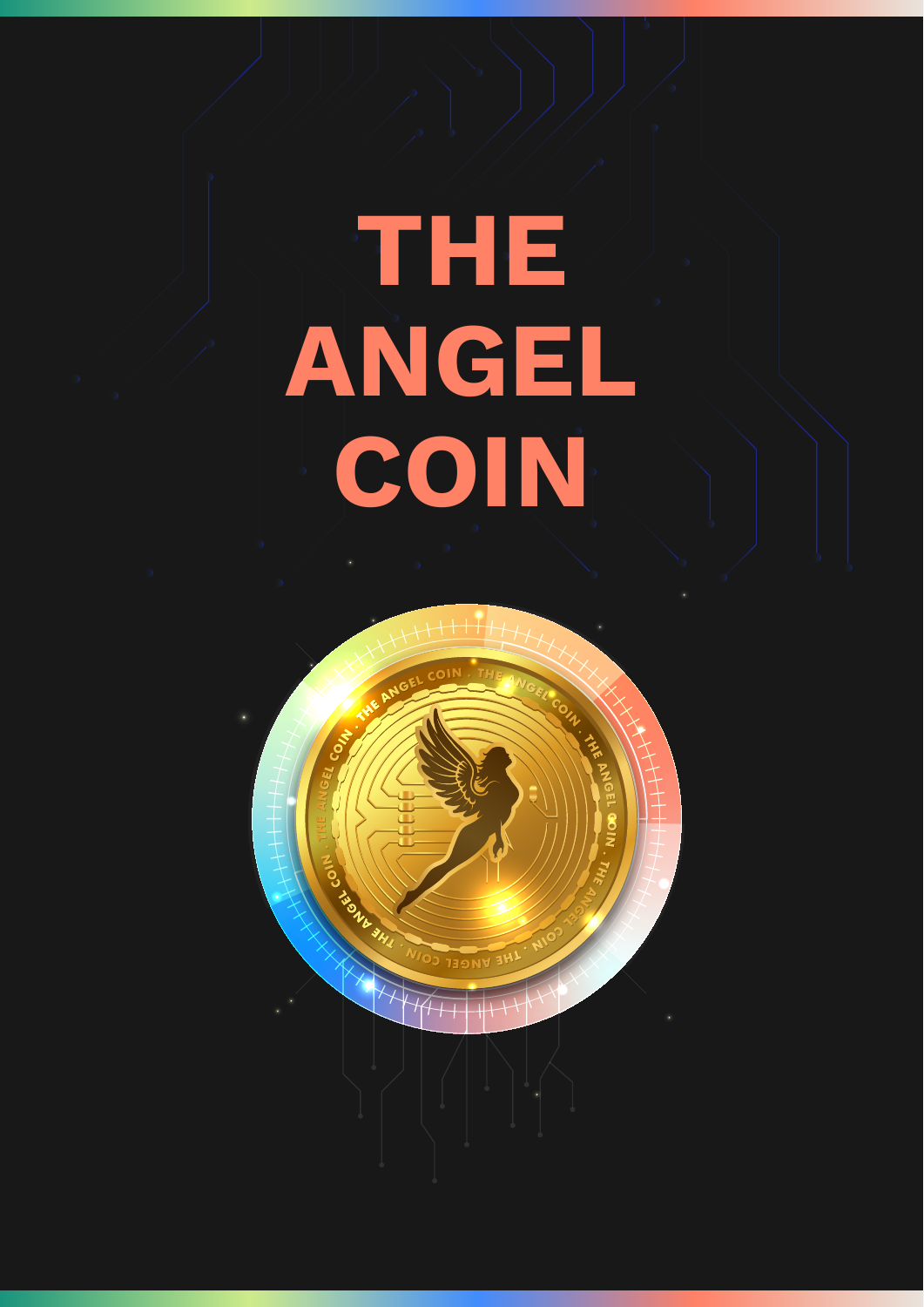### **INTRODUCTION**

Individual segmentation and recommendations for dynamic, personalized marketing is a complex process. In this whitepaper, our framework enables mass personalization of these functions by leveraging blockchain technology.

We aim to provide a platform that unifies the fragmented advertising industry by giving control back to the people. We believe this is achieved by incentivizing all participants within the community and providing them with cryptocurrency incentives. It creates a transparent, fraud-free, and reliable network for advertising service providers, product providers, consumer-tailored product producers, and consumers to work together in a climate that maintains integrity, trust, and transparency. The TAC platform will offer a balanced environment where every participant receives rewards for providing value-added services within their respective industry. The growth of a high-quality user base can create a positive network effect that encourages new users to participate in the community and share their experiences, driving adoption.

The ability to create smart contracts across different industries is the keystone of the TAC platform.

Introducing the world's first peer-to-peer advertisement platform designed to connect advertisers, publishers, and users. It's the next great opportunity to participate in a revolutionary technology that will change the world forever. Interested? By providing free access to advertising platforms and marketing tools, our platform allows advertisers, users, and the public to benefit from a safe and secure cryptocurrency that is used by everyone.

With the help of other verified TAC users, TAC empowers individuals to choose which advertisements they want to watch, based on their preferences and the recommendations of others. Using Ethereum-based cryptocurrency as the backbone of the TAC platform's blockchain, users will have full visibility into the advice and reviews they receive from trusted advisors. A critical mass of transactions in the TAC network will be achieved by incentivizing TAC constituents to complete actions within the TAC ecosystem.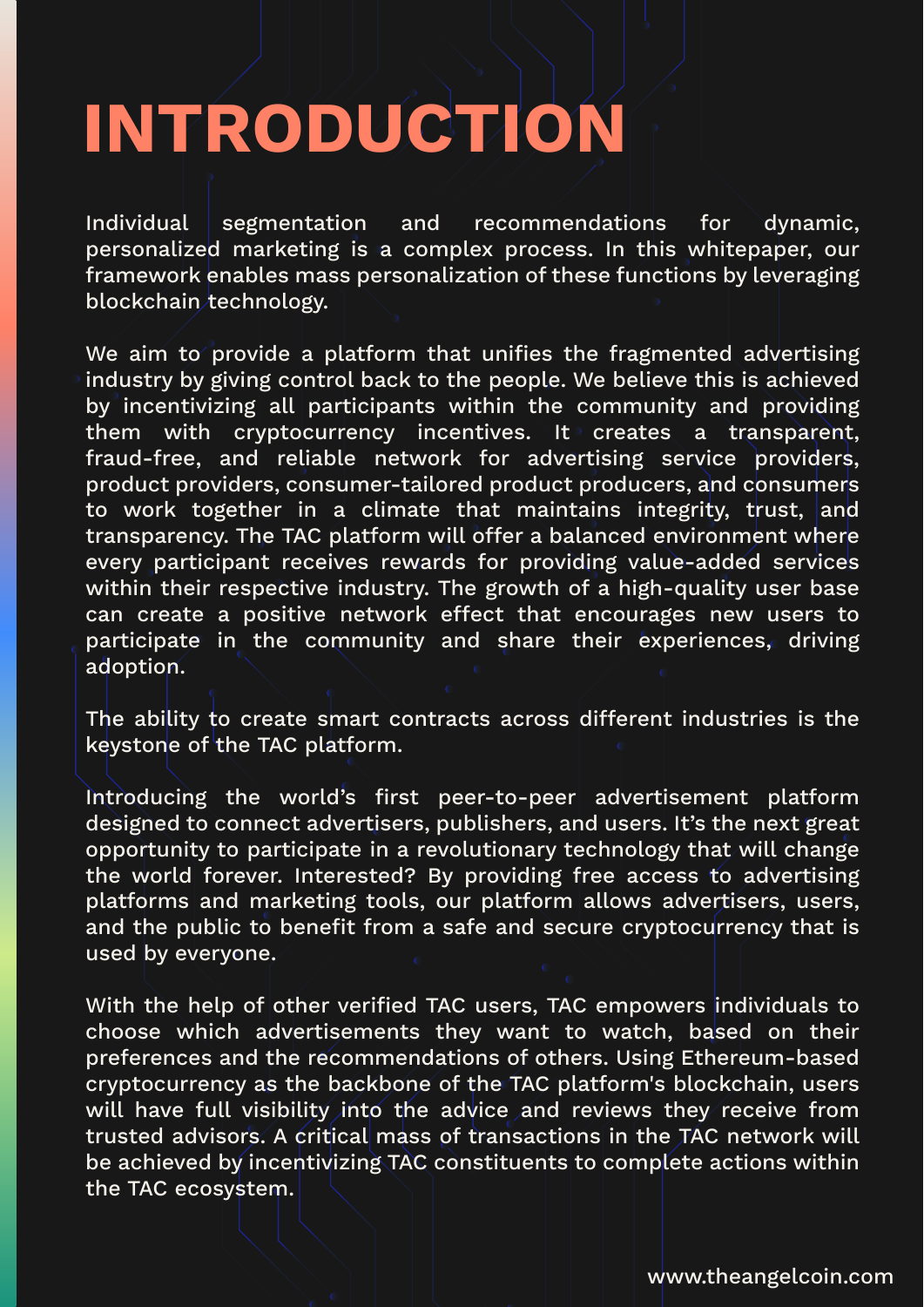TAC token, its officers, directors, managers, employees, agents, advisors, and consultants express no opinion on the merits of investing in TAC tokens in this whitepaper, and no reliance should be placed on it in any other contract or purchase decision.

Open source development and education are also important to us because we believe that the best innovation and progress can only come from involving the wider community.

## **OUR BACKGROUND**

The TAC Token is a cryptocurrency that aims to bridge the gulf between investors and opportunities with its revolutionary platform. TAC token is an ERC20-based decentralized cryptocurrency network with a blockchain platform for smart contracts. Users who want access to a genuine pool of potential clients and reviewers can find it in TAC's transparent environment.

Merchants and consumers can use TAC tokens to transact with new digital currencies such as bitcoin, USDT Litecoin, and Ethereum on the platform. Bitcoin is the most popular amongst with a huge sum has been invested. Since the Bitcoin network is peer-to-peer, there is no central bank or administrator to deal with when sending or receiving funds, Bitcoin is a truly decentralized digital currency.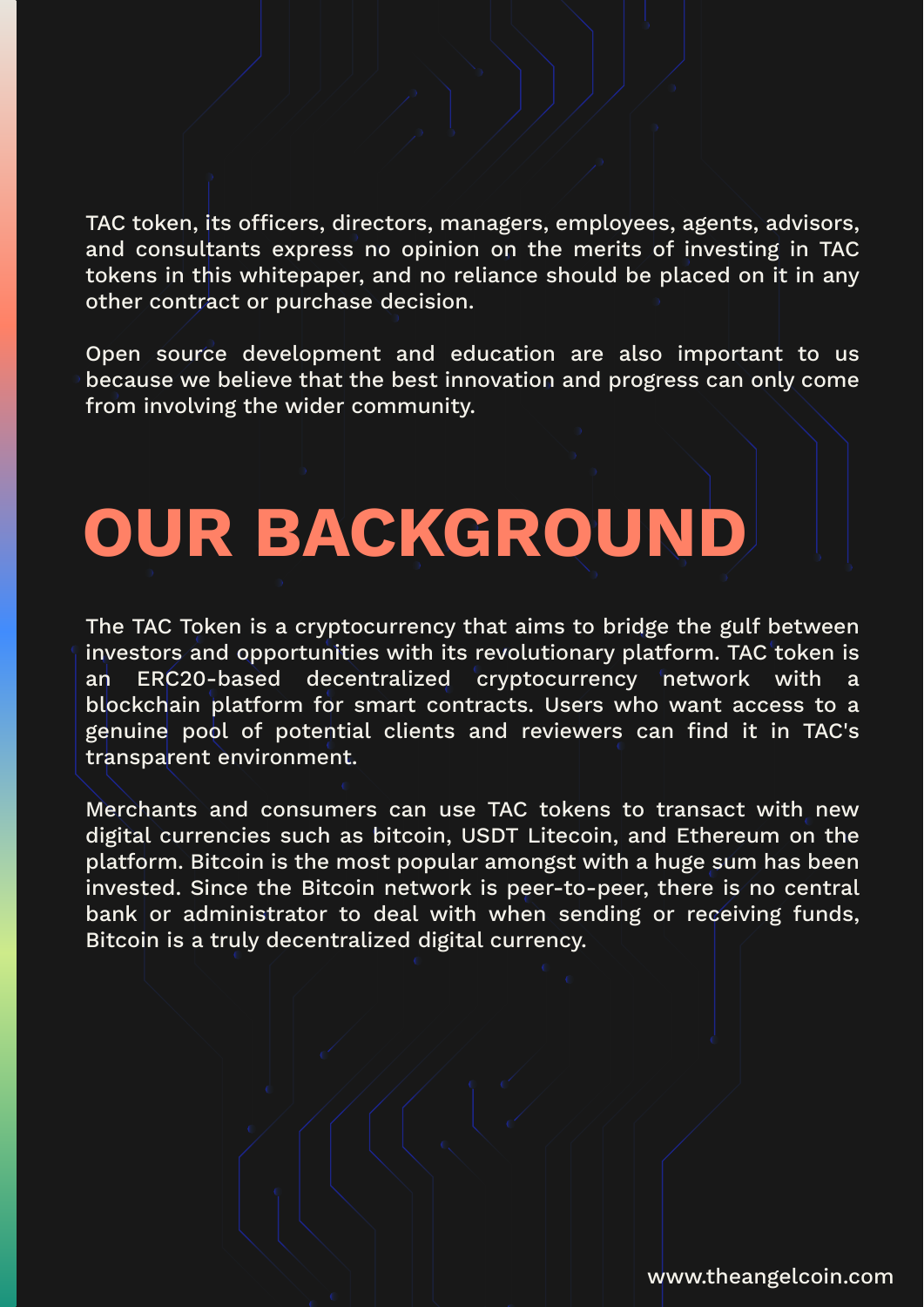### **OUR VISION**

People from all over the world can benefit from the TAC project, not just physically but mentally and socially. Through the rights to their data and the value it holds, TAC aims to empower individuals. From individuals to large data corporations, the ecosystem will have a variety of participants. Using smart contracts deployed on a blockchain network, participants can trade with each other, protected by the "rule of code" enforced by smart contracts. Personal data regulations can be met by allowing businesses to buy and sell information while adhering to these regulations.

TAC's proposed ecosystem will allow us to buy and sell data as an integrated part of our daily lives while protecting our privacy and ensuring a fair distribution of data trade. A high level of privacy will be maintained for those who contribute data to data banks, and those who do so will be rewarded for doing so.

### **ETHEREUM**

As cryptocurrency and blockchain technology became more and more popular, the Ethereum token sale has spawned a new approach to fundraising. After a few years, the ERC20 standard made it simple for anyone to create a token, and token sales became the most common use for Ethereum smart contracts. Despite the best efforts of banks, governments, and corporations around the world, Bitcoin has been the best-performing digital currency for seven out of the last eight years, with only one year in which it underperformed.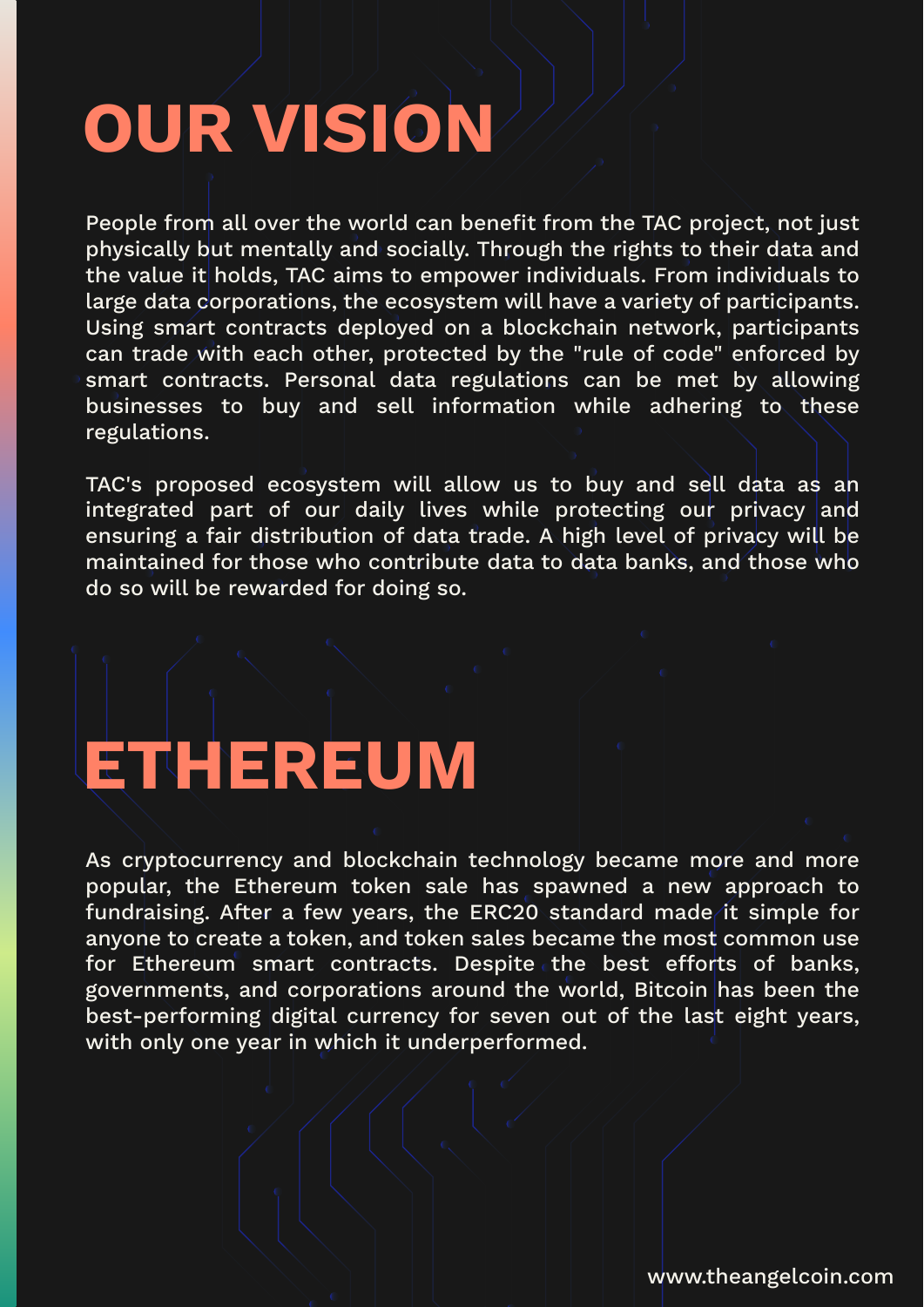#### **INNOVATION AND REGULATION**

Our platform is constantly evolving to meet the changing needs of our clients and the ever-changing landscape of the crypto market. Our experienced team of professionals, together with the platform's cutting-edge technology, delivers the benefits of transparency and security of payments.

We initially began the process of acquiring stakes in companies that had relevant securities licenses. These included a FINRA broker-dealer and only Alternative Trading System (ATS), at the time we were investing in, registered with the Securities and Exchange Commission. We also began to partner with clearing firms that were capable of clearing Blockchain security transactions and where we had been investors in.

#### **TECHNICAL CHALLENGES**

Despite the promise of new technological possibilities, blockchain must operate within existing securities law to remain legal and compliant in the investment sector. Frequently, the new technology does not comply with existing laws, and regulatory changes always follow technological developments, which means that new technology is often forced to fit into outdated securities laws. Technical innovation and regulatory compliance are in the right proportion for us.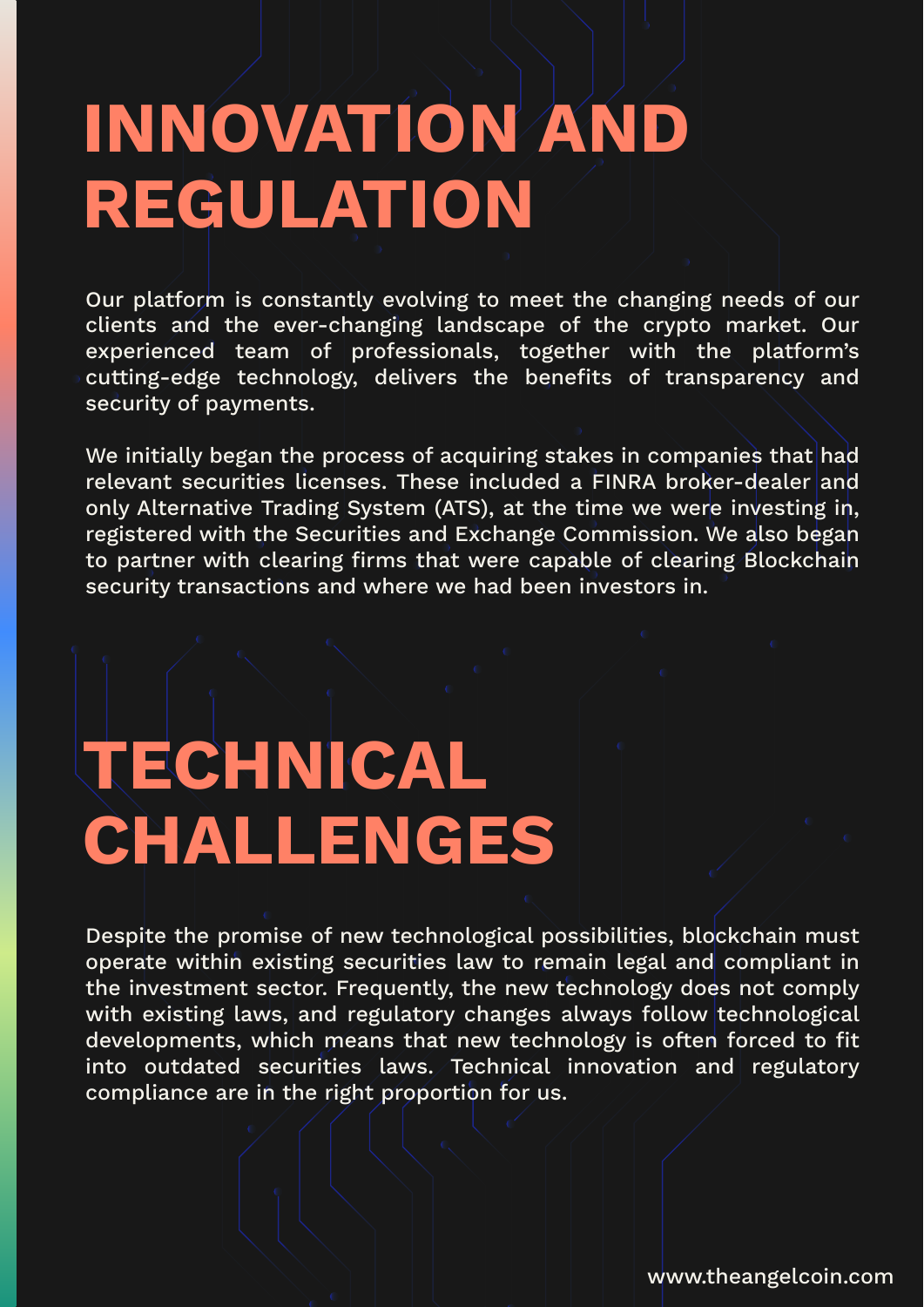#### **PROBLEMS WE HAVE SOLVED SO FAR**

To benefit from the liquidity of many investors in over 25 traditional currencies and 35 cryptocurrencies, our legal structure allows private companies to deal with only one institutional investor. We do this while reducing the regulatory and compliance burden on companies while giving investors additional protections through our unique syndicate structure.

Over 47,500 qualified investors and over 100 of the best FinTech, Bitcoin, and Blockchain companies in the primary markets have benefited from our proven model on the technical side.

We are the bridge between traditional finance and the crypto world, leveraging blockchain technology and fostering long-term sustainable growth. We will accomplish this by building a platform for secondary token sales to accredited investors. As a result, we are confident that we have the tools, partners, and regulatory framework in place to begin building our secondary market for tokenizing and trading on the Blockchain.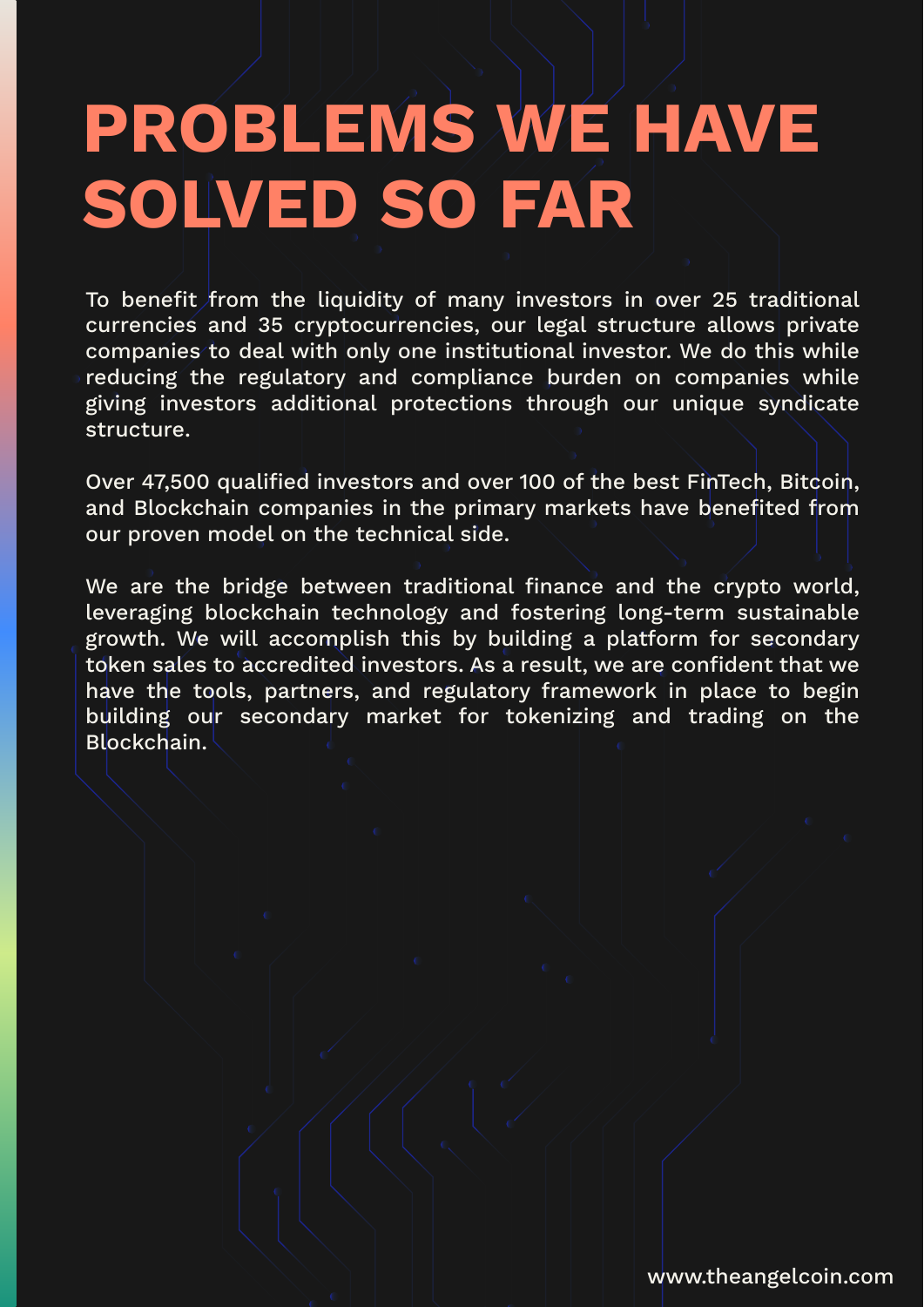#### **THE PROBLEMS TAC TOKEN AIMS TO SOLVE**

On the transparent market side we have identified three major challenges to overcome:

- FinTech, Bitcoin, and Blockchain deal sourcing and research are currently centralized and inefficient.
- Due diligence on FinTech, Bitcoin, and Blockchain companies before they are listed is heavily dependent on a few skilled people.
- While investor relations are time-consuming and expensive for our publicly traded companies, the frequency with which they provide updates does not satisfy the information needs of our investors.

However, in the public market, these issues have historically been dealt with by enforcing stricter regulations and internal standards, which have led to a more transparent market that is still subject to billions in fines for market abuse. Unlike startups, public companies can afford to employ dedicated personnel to handle their investor relations.

With the introduction of TAC, the TAC Token that drives the next phase of growth, we believe that we can chip away at these issues one step at a time. Through the use of membership and reward tokens, we hope to break new ground in the quest for greater market transparency. The TAC platform's goal is to make it possible for users to trade TAC tokens.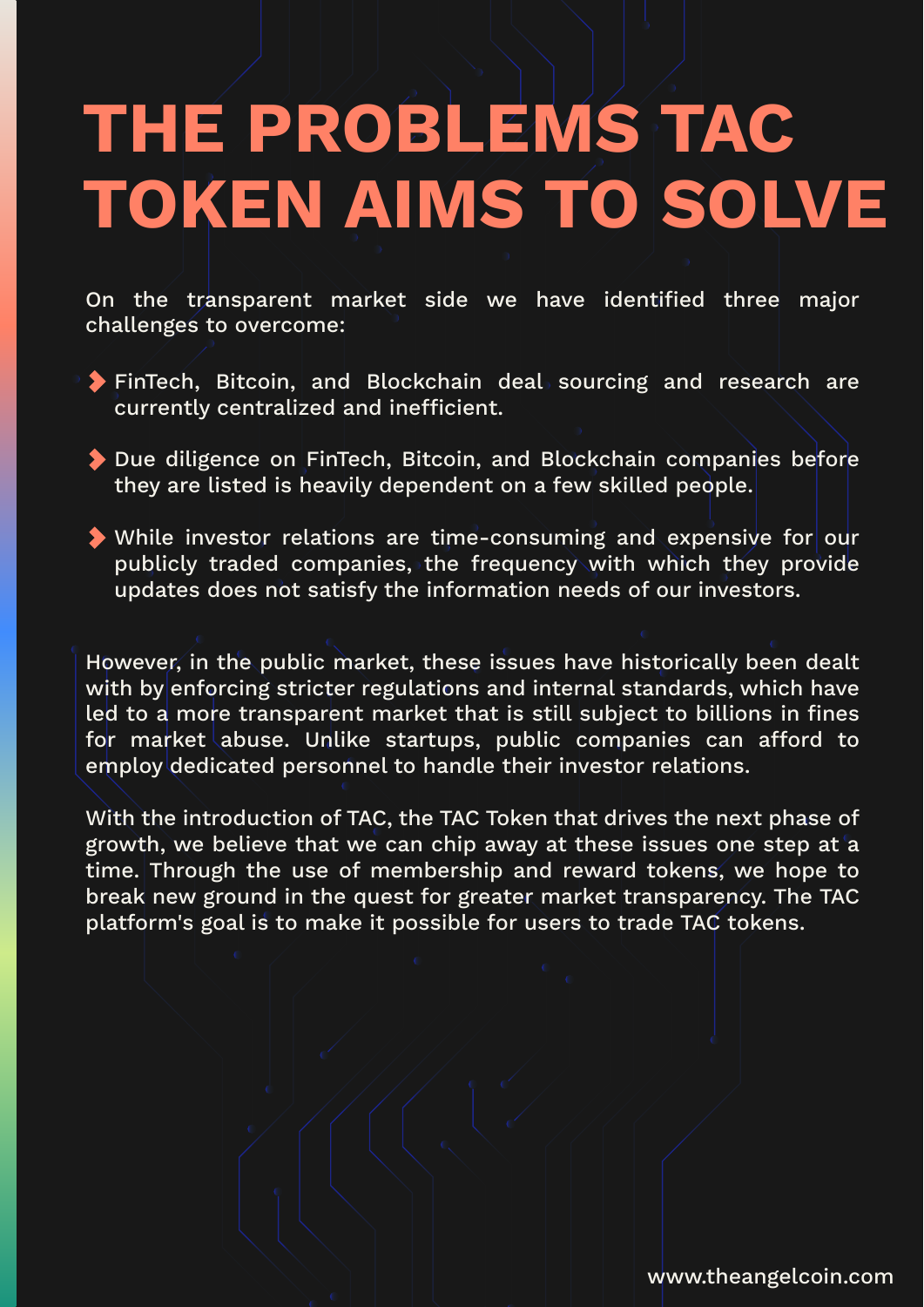#### **THE EXISTING PLATFORM INCLUDES THE FOLLOWING COMPONENTS:-**

- Investor Onboarding:- As an investor, you will benefit from an online and compliance-driven onboarding process that is optimized for investors in multiple jurisdictions.
- Investor Profiles:- Investor profiles have customizable privacy settings that allow investors to share their portfolios with other qualified members who wish to follow them, or to keep their investments private from other members, depending on their preferences.
- Deal Listings:- If you're an investor, you can search our deal listings for both current and past investment pitches, filter by investment preference, and look at markets that will be traded in the future on our platform.
- Application Manager:- You can apply to list a pitch on our platform by using our simple online application manager. Due Diligence Centre:- We have integrated our legal and broker-dealer partners to provide a better user experience by allowing companies to complete all of their due diligence requirements online.
- Share Certificates & Documentation:- Term sheets, share certificates, and other important documents can be downloaded by investors at any time by logging into their online accounts.
- Private Investor Relations Portal:- There is a private forum for investors to post updates and get answers to questions from other investors in each deal. When a company posts an update, all of its investors are notified at once, and they can comment and interact directly with the company.
- Company Pages:- For investors, each company has a dedicated page that lists all relevant information. Investors will be able to trade TAC tokens from these pages in future releases and make investments on behalf of a company that qualifies.
- Primary Offerings:- An easy-to-use pitch creation wizard is available to companies selling tokens on our platform, making the process of listing on our platform simple and intuitive. A pitch listing is the culmination of all of these elements coming together in one place.

www.theangelcoin.com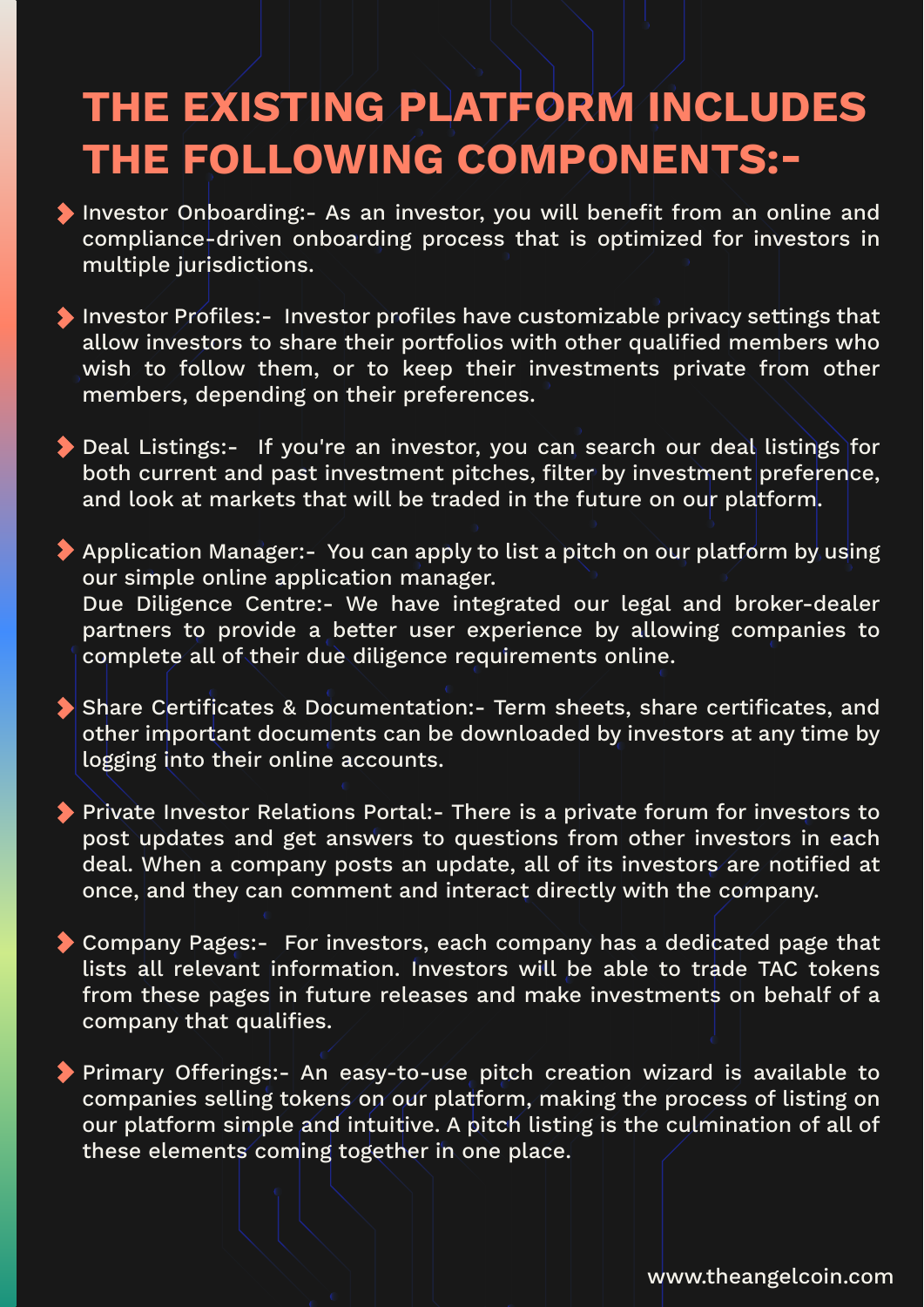# **TOKEN SALE**

The token generation event will create and distribute a maximum of 2 crore 10 Lakh TAC.

| <b>Symbol</b>         | <b>TAC</b>      |
|-----------------------|-----------------|
| <b>Maximum Supply</b> | 2,10,00,000 TAC |
| Type                  | <b>ERC20</b>    |
| Decimal               | R               |

www.theangelcoin.com